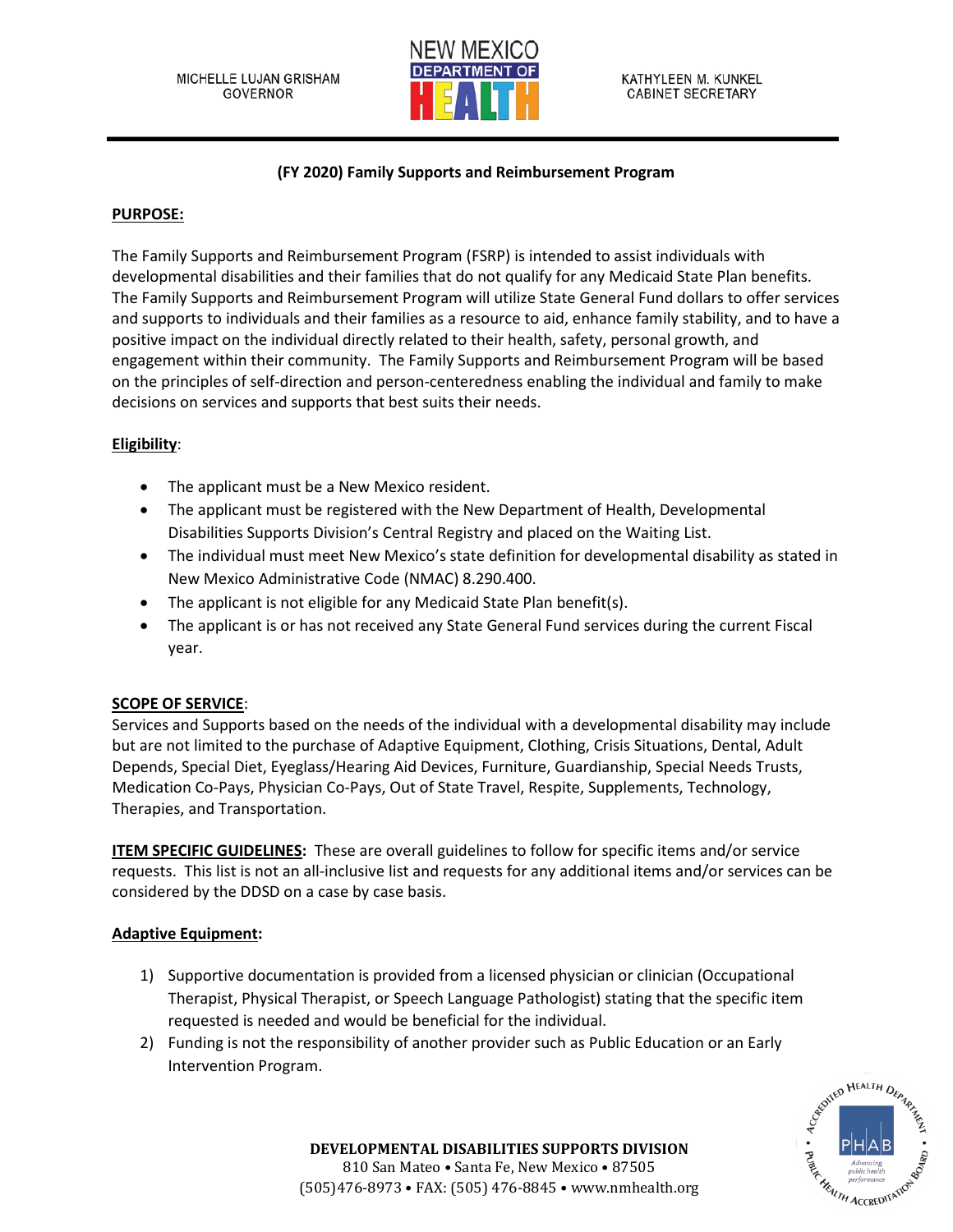3) Item is not covered by another funding source such as another Family Reimbursement Program, health insurance, HCBS waiver and/or Medicaid. Documentation of denial is required.

# **Clothing:**

Requests for the extra cost for specialized clothing or extra clothing which may be adaptive in nature or necessary for the health and safety due to the individual's developmental disability can be considered. If health and safety is an issue, request will require documentation to verify. Documentation will be needed from a licensed physician or clinician.

### **Crisis Situations:**

Each person may utilize up to \$1,000 per year for expenses such as rent, utilities, pest control, home modifications and repairs. To access funding in this category, there must be a clear description of how this request for reimbursement addresses an *immediate short-term crisis* that impacts the *health and safety* of the individual. For rent and utility reimbursement, the individual/family cannot be more than two (2) months behind. For rental reimbursement, the individual must have documentation by the landlord indicating they are at risk of eviction or have received a notice of eviction. In addition, there needs to be a plan in place to prevent reoccurrence.

### **Dental:**

Families are responsible for providing documentation showing the link between the individual's developmental disability and the need for oral or dental intervention, i.e. provide documentation on Williams Syndrome.

### **Adult Depends/Diapers for Children/Pull-Ups/Wipes**:

- 1) Parents are responsible for the purchase of diapers/pull-ups/wipes for children ages 0 to 3 years old.
- 2) Families need to apply to Medicaid first to receive a denial before a reimbursement request will be considered for individuals **3 years old.**
- 3) Families who do receive approval from Medicaid for adult depends/diapers/pull-ups/wipes and need more are required to justify why.
- 4) Families who are choosing not to use Medicaid approved adult depends/diapers/pull-ups/wipes are required to justify why.

### **Diet:**

Reimbursement requests for special diet purchases may be considered for approval under the following conditions:

- 1) A current written recommendation or prescription by a licensed physician or clinician for a specialized diet accompanies the request or is on file with the reimbursement agency.
- 2) Dietary items, even though listed as allowable under the specific diet regimen, should only be covered if they are considered "special foods"; routine grocery items will not be considered.
- 3) For diets with a specific menu plan, a copy of the menu must be submitted with the application for items to be considered.
- 4) All dietary items will be reimbursed at 75% of the cost of the item.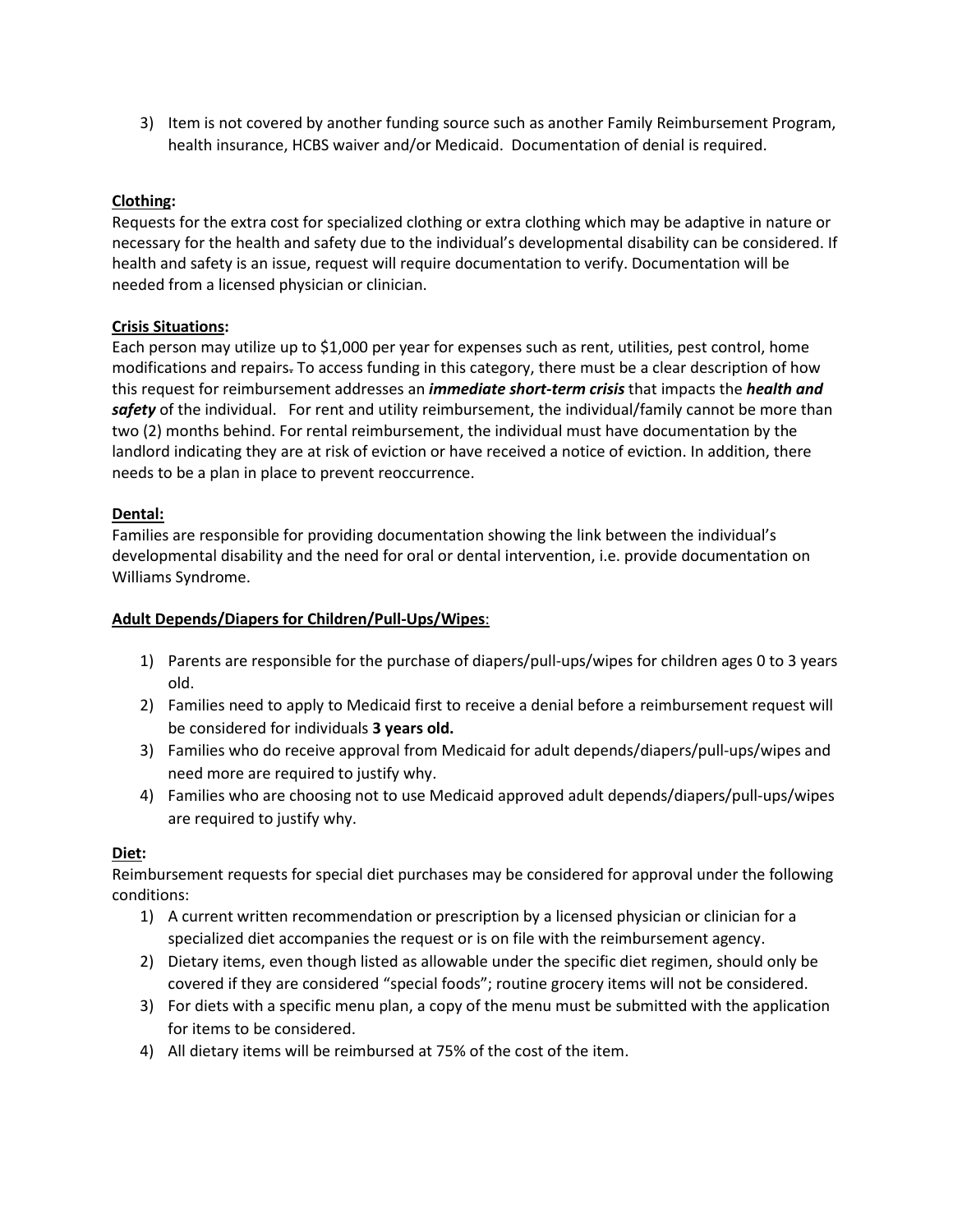### **Eyeglasses/Hearing Aide Devices:**

- 1) If the first pair/device breaks and there is sufficient documentation that shows the individual has a difficult time maintaining the proper care for the initial pair, then a request can be submitted for a second pair if not covered by insurance.
- 2) Families are responsible for providing documentation to show the link between the individual's developmental disability and the need for eyeglasses/hearing aid devices.

# **Furniture:**

Requests could be considered if primarily for the benefit of the individual with the developmental disability, adaptive in nature, or necessary for the health and safety of the individual with the developmental disability. If for health and safety reasons, requests will require documentation to verify. Purchasing guidelines for beds include mattress, frame, and box spring.

## **Guardianship and Special Needs Trusts:**

Families may submit for reimbursement for assistance in obtaining guardianship and special needs trusts. Services provided by the vendor must be outlined on an itemized receipt.

## **Medication and Physician Co-Pays:**

- 1) All medications must be FDA approved to consider eligible for reimbursement.
- 2) All medications must be identified by a licensed physician or clinician as to how it relates to the individual's developmental disability.
- 3) All medical and therapy professionals that provide service are to be licensed in the state of New Mexico.

# **Out of State Travel:**

- 1) All requests will be reviewed on a case by case basis by DDSD.
- 2) All requests must be accompanied by a written justification for going out of state, e.g., for research, treatment, and/or conferences (Health and Safety).
- 3) Each travel request for reimbursement will be approved for the individual with the developmental disability and one immediate family member.
- 4) Reimbursable expenses can include hotel cost, mileage, tolls, conference registration fees, airline costs, etc.

### **Respite:**

Respite is intended to provide temporary relief to the unpaid primary caregiver from the demands of care giving, which helps reduce overall family stress. The following guidelines apply to respite reimbursement. Respite service costs must be reasonable based upon the needs of the individual and established rates for similar services. As a guideline, respite services should **not exceed the range of \$15.00 per hour**, unless the individual has intensive medical or behavioral needs which should be justified on the application. Final amount is to be determined by family. Anyone requesting respite during hours of sleep will need to justify the rate of pay. The respite rate could be decreased or denied if not determined to be appropriate for reimbursement.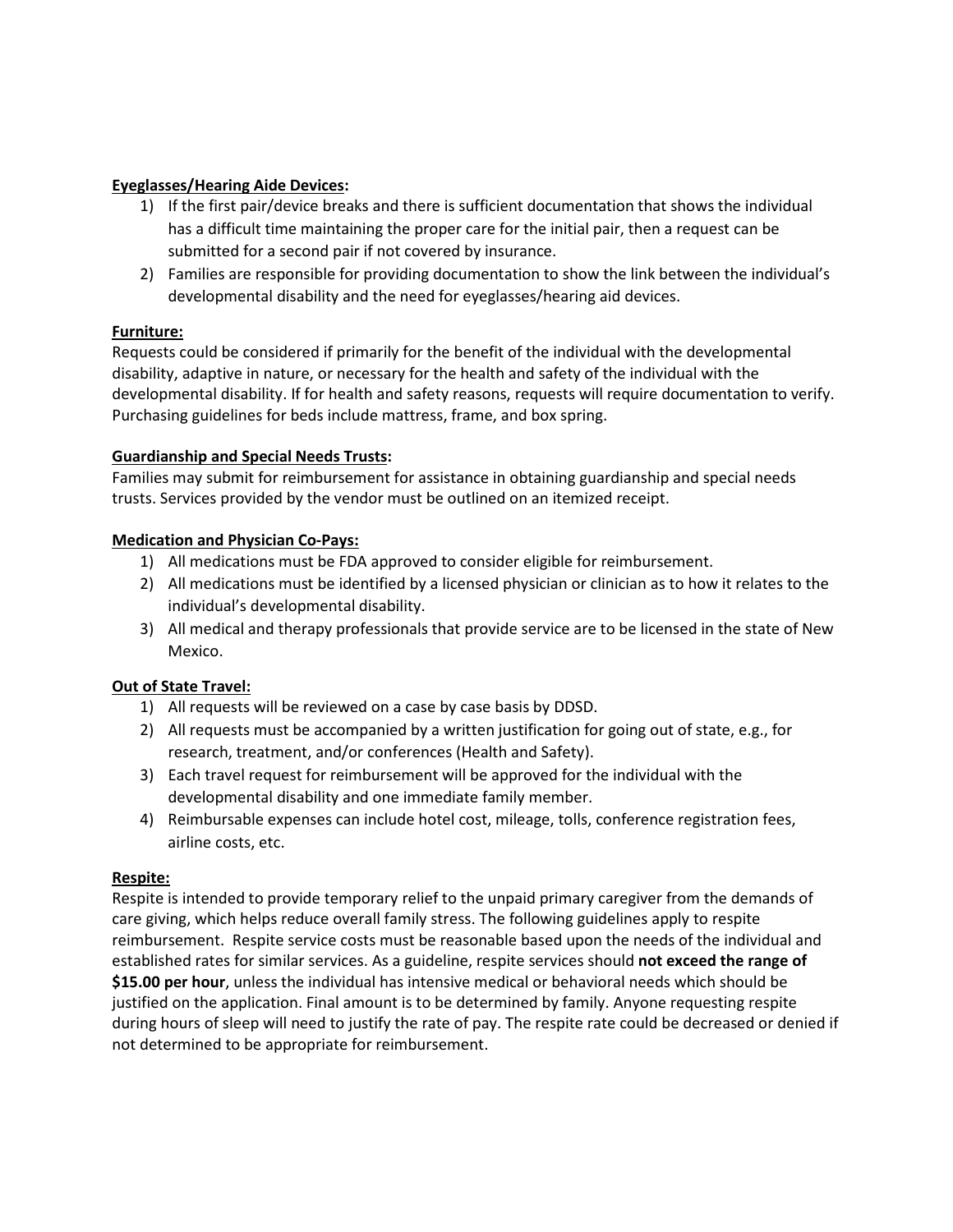#### **Supplements:**

All families must have documentation that the use of a supplement is approved by the individual's licensed physician or clinician with treatment goal(s) and how it is related to the individual's developmental disability. This is to be provided to the Family Reimbursement Program Coordinator to keep in their files. For the purposes of clarification, supplements will be defined by the following categories:

- 1) Primary Nutrition Source: The supplement is the only means of nutritional intake for the individual. It can be administered orally or by a tube feeding.
- 2) Supplemental Feeding: Enhance or increase the food intake of the individual to provide additional calories and nutrients. This includes such items as Ensure or Boost.
- 3) Vitamin or Mineral supplements: Taken to enhance a person's food intake but has a specific benefit to the person's disability.

### **Technology**:

Purchasing guidelines:

- 1) Clinical justification required for all technology and electronic equipment such as tablets, iPad, iPod, and computer. Justification must specify how the device will be used (i.e.: applications or programs used and for what purpose) and how it relates to their developmental disability. If the device is being used for communication purposes, a communication assessment must be submitted that has been completed within the past year by a Speech Language Pathologist specifying the program/application to be used and how it relates to the individual's developmental disability in the area of communication. In addition, it must indicate that the individual has the necessary communication prerequisites and ability to use the device and its software.
- 2) Any device is not eligible for reimbursement if the primary use is for educational purposes; in this case it would be the responsibility of the school district to purchase the device. If the device is utilized outside of school for other purposes, then this could be considered for reimbursement.
- 3) Any device that is lost, stolen, or damaged will not be replaced by Family Reimbursement. Protective cases/covers and warranties can also be considered at the time of purchase.
- 4) Family Reimbursement will reimburse the basic version of the device only, unless justification is provided as to why other features are necessary. If it is determined that the device is used by others in the home, it will be considered not to be solely for the individual with developmental disabilities communication needs and use, therefore if funded the cost will be prorated by the number of people in the home.

### **Therapies:**

Reimbursement requests for therapy services may be considered under the following conditions:

- 1) Specific therapy requested is recommended by an appropriate licensed physician, clinician, or clinical therapist. Documented need (justification) must be submitted with the request and cannot be older than three (3) years old.
- 2) Provision of therapy is not the responsibility of another provider/agency such as the Public Education Department.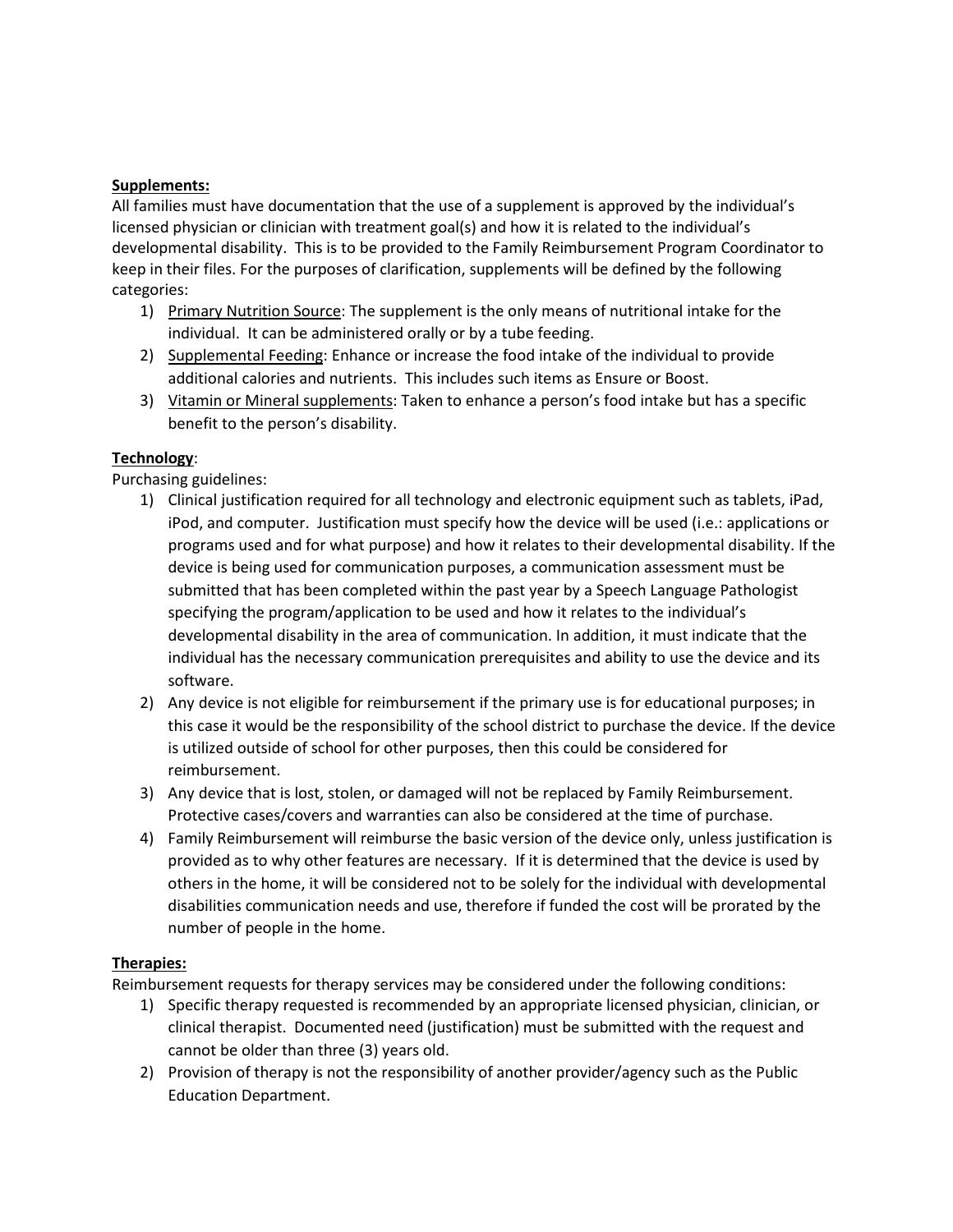- 3) Therapy is not covered by health insurance and/or Medicaid.
- 4) Therapist is a recognized, licensed professional in that specific therapy area.

#### **Transportation:**

For cases that families must take extraordinary measures to transport an individual, expenses may be covered at the current federal rate of mileage. Documentation needs to be provided indicating need and mileage to/from locations.

#### **SERVICE REQUIREMENTS**:

Within amounts made available, the purpose of the program will be to enhance an individual or family's ability to care for their family members with a developmental disability. In administering the program, to the extent practicable, the fiscal intermediary shall abide by the standards of eligibility established by the Division, to reimburse individuals and/or families of individual with disabilities. The goods and services provided should have a significant, definable, positive impact on the individual/family directly related to health, safety, emotional well-being and normalization of life, as well as, accessibility to needed services and the personal growth and development of the individual. Priority will be given to those goods and services which directly address health and safety issues.

Funding for the Family Supports and Reimbursement Program runs on State Fiscal Year beginning February 1, 2020 through June 30, 2020. Reimbursement can only be considered for the receipts dated in the fiscal year. The service does not need to be provided within the fiscal year. Applications cannot be accepted to reimburse for an item/service purchased in a previous fiscal year.

The item being reimbursed must be related to the needs of the individual with a developmental disability. If this item will be shared by other family members, the item may be pro-rated based on the number of family members in the household.

An application must be completed in full. If an application is not completed in full, it will not be processed. Applications must have original signatures. Original receipts must be submitted. Receipts must have the name of the vendor (store, recreation program etc.) on them and must be dated. Hand written receipts will not be accepted. Grocery receipts should be stapled to the clinical justification form for the specific diet. Do not highlight purchases on receipts as this may degrade what is written on the tape.

The application must clearly indicate how the request is directly related to the individual's developmental disability. DDSD will be utilizing this justification when deciding if the request can be reimbursed.

**Clinical Justification** is required for medical or clinical services, diets, adaptive equipment etc. A physician's order and/or a clinical rationale/justification letter from an appropriate licensed physician or clinician is required. There must also be documentation that the medical/clinical services will be provided by an appropriately licensed or certified practitioner.